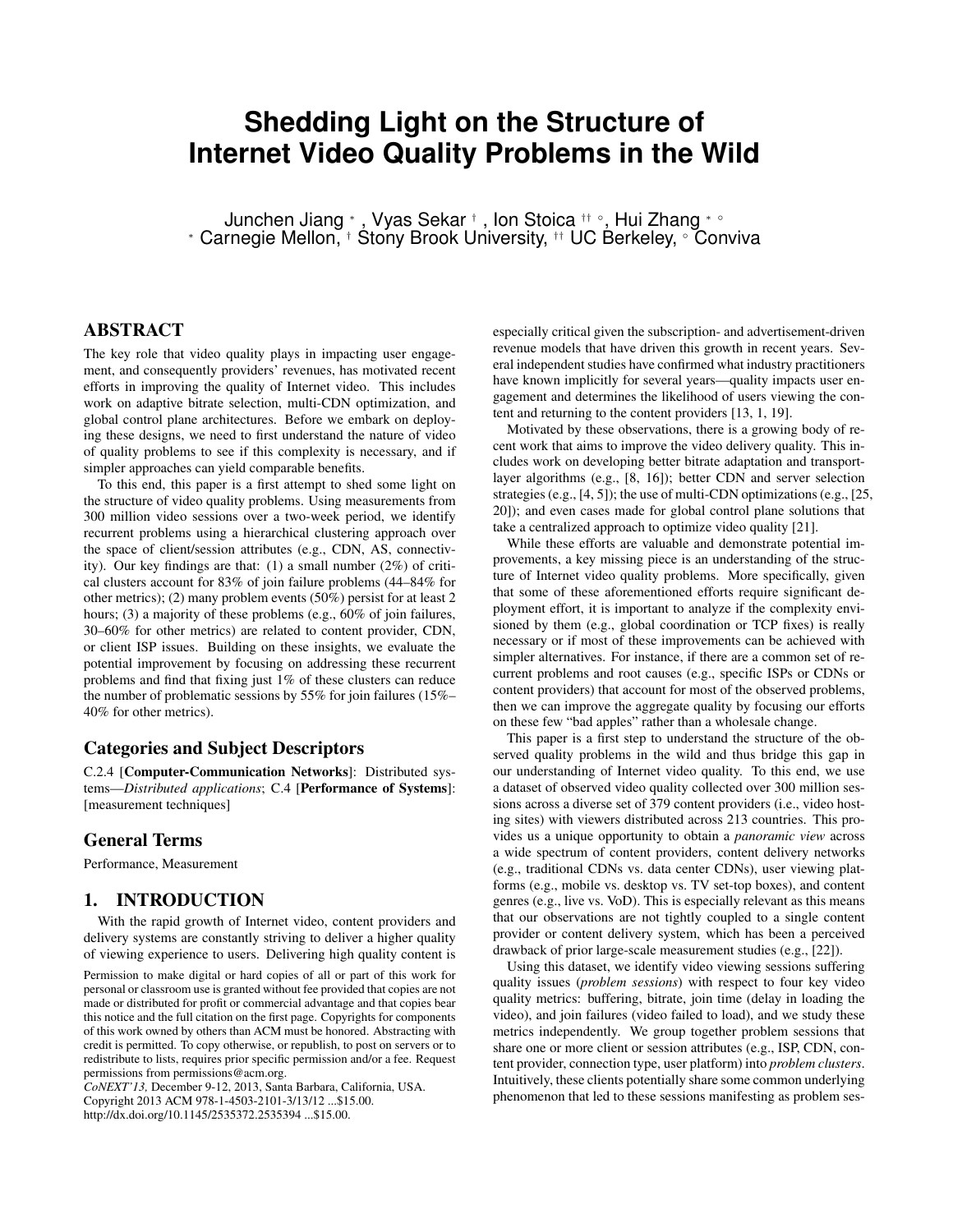sions. Starting from the problem clusters, we also identify *critical clusters* that represent likely root causes of the vast majority of the problem clusters. For example, a specific poorly performing ISP may manifest as several distinct problem clusters each with a different CDN, but the underlying problem can be logically attributed to the ISP.

Our key observations are:

- The problem clusters show a natural skewed distribution in terms of (a) *prevalence:* more than 20% of the problem clusters appear for more than 25% of the time; and (b) *persistence:* more than 50% of the problem clusters last for more than 2 hours.
- A small number of critical clusters ( $50\times$  lower than the number of problem clusters) can account for up to 74% of the observed problem sessions.
- While the types of attributes (e.g., provider, ISP) defining the dominant critical clusters are common across different quality metrics, the specific content providers or ISPs that exhibit problems are different across the quality metrics.
- Analyzing the most prevalent critical clusters, we see interesting patterns with a few less-provisioned content providers that do not offer multiple bitrates, ISPs in non-US regions, and users viewing video from mobile wireless (i.e., 3G or 4G) connections.

Motivated by these observations, we analyze the potential improvement if we focus our efforts on addressing problems associated with the few critical clusters and find that:

- Across all quality metrics, a *proactive* approach, which focuses on "fixing" the poor performance of the top 1% of the critical clusters, can alleviate up to 58% of all problem sessions.
- Even a *reactive* approach, which detects persistent critical clusters after they occur and addresses them, can reduce the number of problem session by up to 51%.

These results have important (and positive) implications for improving the current state of Internet video quality. In some sense, we can have considerable benefits in globally improving the state of video quality by focusing on these problems which are amenable to simple (and well known) solutions rather than embarking on wholesale deployment efforts. For instance, the problems associated with non-US users may be alleviated by contracting with local CDN operators. Similarly, simple solutions such as offering a more fine-grained selection of bitrates can alleviate issues w.r.t. specific providers and mobile users. We do acknowledge that our analysis does not provide a prescriptive alleviation strategy or perform a cost-benefit analysis; the goal of this paper is to quantify the number of quality problems that are potentially amenable to proactive or reactive strategies.

In the rest of the paper, we begin by describing our dataset in Section 2 and methodology in Section 3. We analyze the spatial and temporal properties of the problem clusters and critical clusters in Section 4 and the potential for improvement in Section 5. We discuss directions for extending our analysis in Section 6 and related work in Section 7, before concluding in Section 8.

#### 2. DATASET AND MOTIVATION

In this section, we begin by describing our dataset. We also present preliminary statistics to motivate the types of structural insights we would like to obtain regarding the nature of video quality problems. As an ongoing effort, we are working on anonymizing the relevant data for releasing of the dataset used in this work.

Dataset: Our dataset is based on client-side measurements of video quality from over 300 million sessions over a duration of two weeks. The unique feature of our dataset is that it is collected over 379 distinct content providers spanning diverse genres, both live and video-on-demand content, different content delivery platforms, different types of bitrate adaptation algorithms, and device/browser platforms. Though US viewers dominates the dataset (∼55%), there are a fair number of European (∼12%) and Chinese (∼8%) users in the dataset. This is especially relevant as it provides us with a panoramic view of state of Internet video delivery today.

The basic unit in our dataset is a *video session*. A session represents a user viewing a video on one of our affiliates' sites for some duration of time. Each session is associated with a set of *seven attributes*:

- 1. *ASN:* The Autonomous System Number (ASN) that the client IP belongs to. Note that a single ISP (e.g., Comcast) may own different ASNs both for management and business reasons. We focus on the ASN as it is more fine-grained than the ISP granularity. We observe in aggregate 15K unique ASNs spanning multiple countries.
- 2. *CDN:* In total, we observe 19 unique CDNs spanning popular CDN providers as well as several in-house and ISP-run CDNs. (Some providers use proprietary CDN switching logic; in this case we pick the segment of the session with the CDN used for the longest duration.)
- 3. *Content provider (Site):* This is the specific affiliate content provider from which the client requested some content. We have 379 content providers that span different genres of content. We use the terms site and content provide interchangeably.
- 4. *VoD or Live:* Video content falls in one of two categories: video-on-demand (VoD) or Live. We use a binary indicator to see if the particular content was a Live event or a VoD video.
- 5. *Player type:* We see diverse players such as Flash, Silverlight, and HTML5.
- 6. *Browser:* We see diverse client browsers including Chrome, Firefox, MSIE, and Safari.
- 7. *Connection type:* Finally, we have the type of access network connection such as mobile/fixed wireless, DSL, fiber-to-home. These annotations come from third party services [2].

We focus on *four key quality metrics* that are common across different content providers and have been shown to be critical for measuring quality as well as user engagement [13]:

- 1. *Buffering ratio:* Given a video session of duration T seconds, if the player spent  $B$  seconds in buffering (i.e., waiting for the player buffer to replenish midstream, the buffering ratio is defined as  $\frac{B}{T}$ . Prior work has shown that buffering ratio is a key metric that impacts user engagement [13].
- 2. *Join time:* This is the time taken for the video to start playing from the time the user clicks on the "play" button on the player. While join time may not directly impact the amount of a specific video viewed, it does have long term effects as it reduces the likelihood of repeated visits [13, 19].
- 3. *Average bitrate:* Many video players today support adaptive bitrate selection and midstream bitrate switching to adapt to changing bandwidth availability. The average bitrate of a session is simply the time-weighted average of the bitrates used in a given session. (Bitrate refers to the video playback rate, rather than throughput or download rate.)
- 4. *Join failures:* Some sessions may not even start playing the video; either the content is not available on the CDN server or the CDN is under overload or other unknown reasons. We mark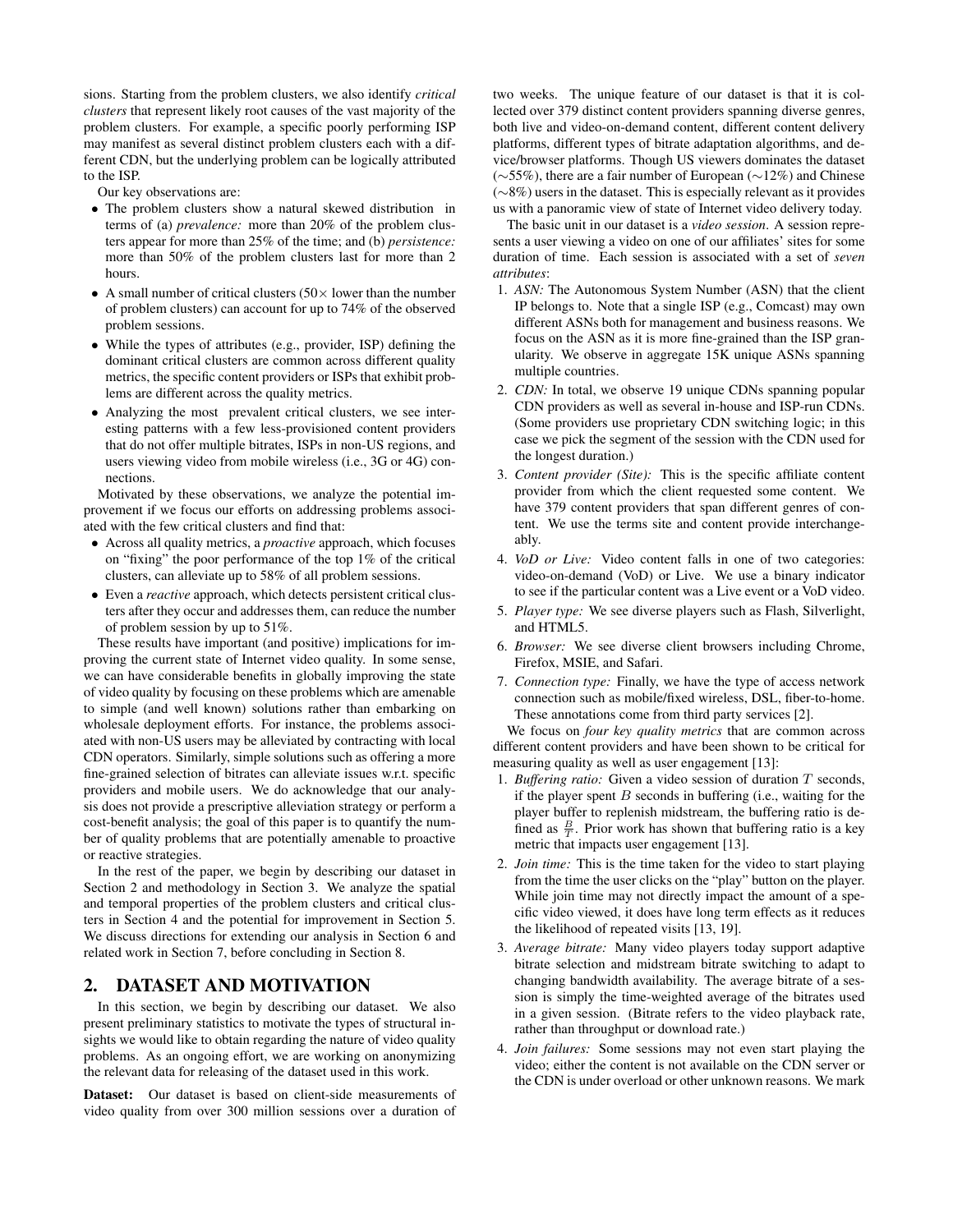

Figure 1: *CDF of observed quality metrics – buffering ratio, bitrate, and the join time. We see that a non-trivial number of sessions suffer quality problems. For instance, more than 5% of sessions have a buffering ratio larger than 10%.*



Figure 2: *Timeseries of the fraction of problem sessions for the four quality metrics. The fraction of problem sessions is consistently high over time and the different quality metrics seem slightly uncorrelated.*

as a session as a join failure if no content was played during this session.<sup>1</sup>

Figure 1 shows the distribution of the first three quality metrics over the 1-week dataset. (Join failures are binary events; it is not meaningful to look at a distribution.) The result reconfirms prior observations that there are a non-trivial number of sessions with less-than-ideal quality [13, 21]. The key difference here is that these past efforts only considered a small set of 3–4 content providers. In contrast, we are considering the aggregate data from over 300 content providers. For instance, more than 5% of all sessions have a join time greater than 10 seconds; i.e., users had to wait for 10 seconds before the video even started playing! Similarly, more than 5% of sessions had a buffering ratio that was greater than 10%. This is particularly bad as past studies show that even a 1% increase in buffering ratio can lead to 3-4 minutes of lost viewership [13]. Finally, we also see that more than 80% of sessions observe an average bitrate less than 2 Mbps; i.e., less than the lower end of today's "HD" content.

Identifying problem sessions: Our focus is on understanding *quality problems* as they appear in the wild. To this end, we identify problem sessions w.r.t. each of the quality metrics. Note that a given session may appear as a problem session on a subset of metrics; i.e., it might have a low join time but may have a high buffering ratio or vice versa. We consider the metrics separately to avoid implicitly assuming that the metrics or failures are correlated.

- For join failures, we use a binary indicator if the session failed or not. For the remaining metrics, we choose specific thresholds based on domain-specific knowledge and observations in prior work. Our specific thresholds and rationale are follows.
- For buffering ratio, we identify a problem session if the value is greater than 5%; this is based on the observation that beyond this value there is a sharp decrease in amount of video viewed [13].
- For bitrate, we mark a problem session if the average bitrate is less than 700kbps; this value roughly corresponds to the recommended "360p" setting on video providers. We use a fixed threshold of bitrate in this work for simplicity, but we do acknowledge that bitrate settings are content-dependent (e.g., some contents do not provide high resolution streams).
- Third, we mark all sessions with a join time greater than 10 seconds; this represents a conservative upper bound on the tolerance of users [3, 19].

We do acknowledge that there is no ideal choice of threshold and it is likely that these thresholds will evolve as user expectations and network conditions improve. As such, the choice of thresholds is illustrative of the structure of video quality problems that occur today. The methodology and qualitative observations we present are not tied to the specific thresholds. We have confirmed that the results are qualitatively similar for other choices of these thresholds as well.

Aggregate statistics: Figure 2 shows a timeseries of the *fraction of problem sessions* or *problem ratio* over the week-long trace. Each

<sup>&</sup>lt;sup>1</sup>Join failures are reported by the client-side measurement module that sends a "heartbeat" on the player status.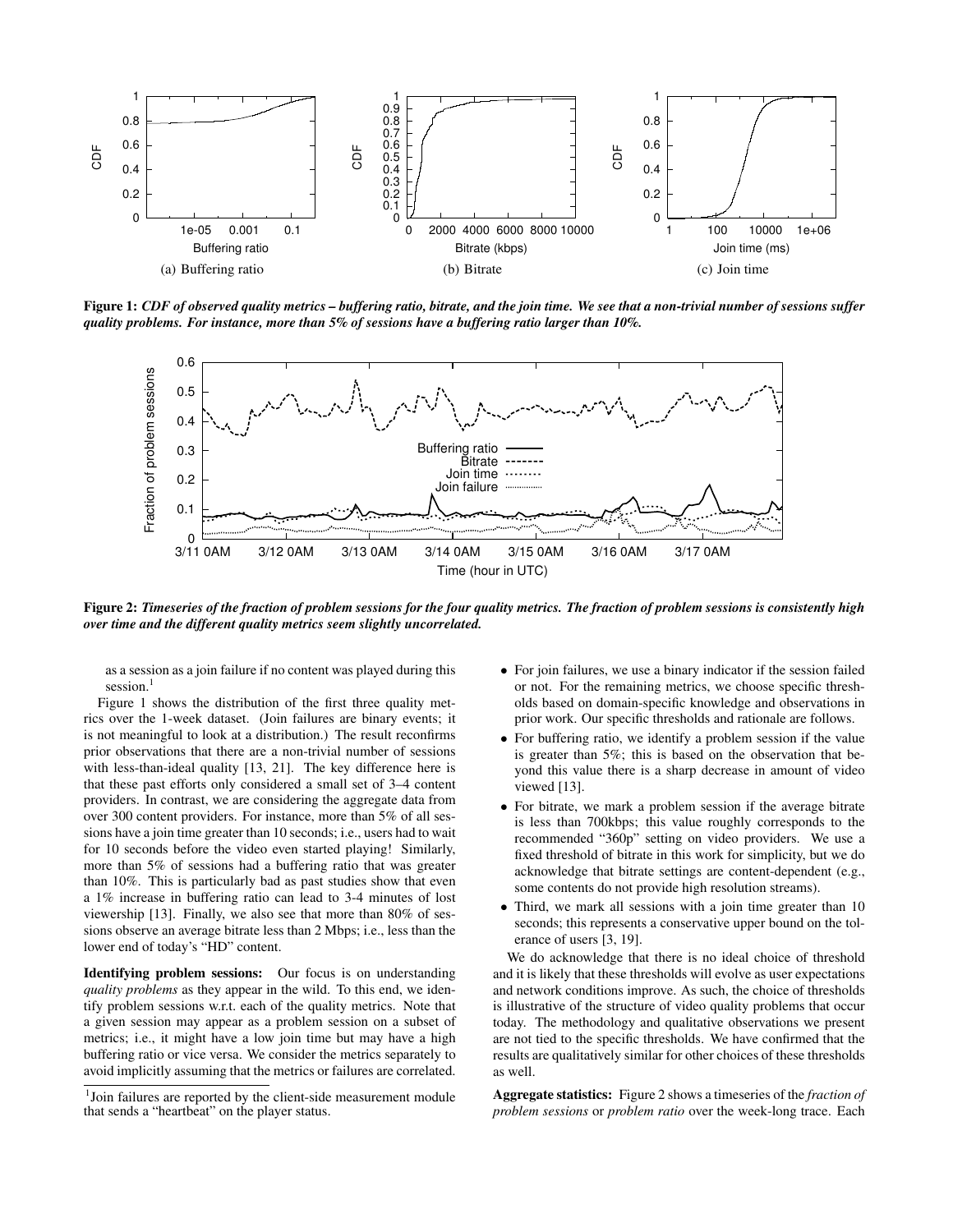point here is the fraction of problem sessions on each metric for each hour-long epoch. First, the result shows that the fraction of quality problems is relatively consistent over time and the quality problems from the previous CDFs are not concentrated in time and are quite evenly spread out. For instance, for buffering ratio the average problem ratio is 0.097 per hour and the standard deviation is less than  $10^{-3}$ . Second, we see that the different quality metrics do exhibit slightly different patterns of activity; we do not see a significant temporal correlation between metrics and we do see a small number of uncorrelated peaks.

Motivating questions: The above results reconfirm that quality problems exist and that the fraction of problem sessions is consistently high. These results raise several natural questions about the *structure* of these quality problems w.r.t. the different session attributes:

- Are the problems uniformly spread through the space of attribute combinations or are there specific combinations that have a higher concentration?
- While the fraction of problem sessions is relatively consistent, a natural question is if the "events" (e.g., outages with specific sites or CDNs) underlying these problems are also consistent?
- Is each problem a transient or one-off event for a specific ISP, CDN, or provider (or combination of these) or are these problems persistent over long periods?
- While the different quality metrics appear to be slightly temporally uncorrelated, a natural question is if these metrics are also structurally uncorrelated; e.g., do the same set of ISPs or CDNs contribute to the problematic sessions across all metrics?

These questions have key implications for video delivery design and optimization. For instance, recurrent problem events may guide us to *proactively* identify a few "bad apples" to improve the aggregate quality. Similarly, the duration of problem events has key implications for systems that attempt to *reactively* identify and alleviate quality problems [21]—do we have enough time to observe and react or are the problems very transient? Finally, the structural correlation across metrics has key implications in terms of the effort required to address the quality problems; i.e., will fixing one provider alleviate problems w.r.t. all metrics or do we need a multipronged approach catering to each metric independently?

#### 3. METHODOLOGY

The previous section raises several natural questions regarding the *structure* of the problem events both across the space of clientside attributes as well as in time. In this section, we describe our basic data analysis building blocks.

#### 3.1 Identifying Problem Clusters

We begin by dividing our dataset into discrete one hour epochs.<sup>2</sup> As a first step to analyze the structure, we *cluster*<sup>3</sup> together sessions that share one or more client/session attributes within the same epoch. For instance, the cluster "ASN= $ASM1$ " describes all sessions where the user belongs to  $ASM1$  and the cluster "ASN= $ASM1$ ,  $CDN=CDM1$ ", describes all sessions where the user belongs to ASN1 and the session was assigned to a server from CDN1.

In order for our observations to be reliable, we want to focus on clusters that are deemed to be statistically significant sources of



Figure 3: Simple example to illustrate the notion of problem clusters (with respect to one quality metric).

problem sessions. To this end, we define the problem ratio of a cluster as the ratio  $\frac{\text{\# of problem sessions}}{\text{\# of sessions}}$ . Then, we cull out the clusters whose problem ratio is significantly higher than the global average problem ratio. We also remove all clusters that have a small number of sessions in aggregate; i.e., problems observed within a small cluster may not be statistically significant. Combining these two steps, we define a problem cluster as a cluster that has a problem ratio  $\geq 1.5 \times$  the global problem ratio,<sup>4</sup> and the number of sessions in this cluster is  $\geq 1000$ . In the rest of this paper, we start from the problem clusters as our basis and subsequently refine the analysis.

Figure 3 shows a simple example to illustrate the definition of problem clusters. Here, we have several sessions (the filled rectangles represent problem sessions and the non-filled rectangles are "good" sessions) spanning 2 ASNs and 2 CDNs. In this example, we have eight clusters in total, 2 each for ASN, CDN, and 2 each for ASN-CDN combinations. However, not all clusters are interesting for our analysis. For instance, the cluster "CDN2" has only one problem session out of 9 sessions, so we may remove this as it does not have significantly high problem ratio. Cluster "ASN1 , CDN2", "ASN2, CDN1" and "ASN2, CDN1" each has a very small number of sessions, so we may also remove them as they are not significant enough.

Note that we are not simply identifying clusters that have high volume—we are identifying clusters of sufficient volume that have a problem ratio that is significantly higher than the global average. In fact, we found close to zero correlation between the size of a problem cluster and its problem ratio (not shown).

## 3.2 Identifying Critical Clusters

While the grouping of problem sessions into problem clusters provides some insights into the structure of problems, there is still one key missing aspect. Specifically, we may have different granularities of problem clusters that may be intrinsically related to the same underlying root cause. Thus, our next step is to refine these problem clusters to identify such potential causal structures across the problem sessions.

The set of all clusters can be viewed as a *hierarchical* structure across the space of client/session attributes with natural parentchild relationships. We can visualize these parent-child relationships as a DAG as shown in Figure 4. A cluster C1 is a parent

<sup>2</sup>One hour is the finest granularity of the dataset and thus we cannot analyze effects at smaller timescales.

<sup>&</sup>lt;sup>3</sup>The term "cluster" represents a group of sessions that share common attributes, and it is indeed different from traditional clustering algorithms where a cluster can be a group of any data points.

<sup>4</sup>This value roughly represents two standard deviations away from the mean of the per-cluster problem ratio distribution.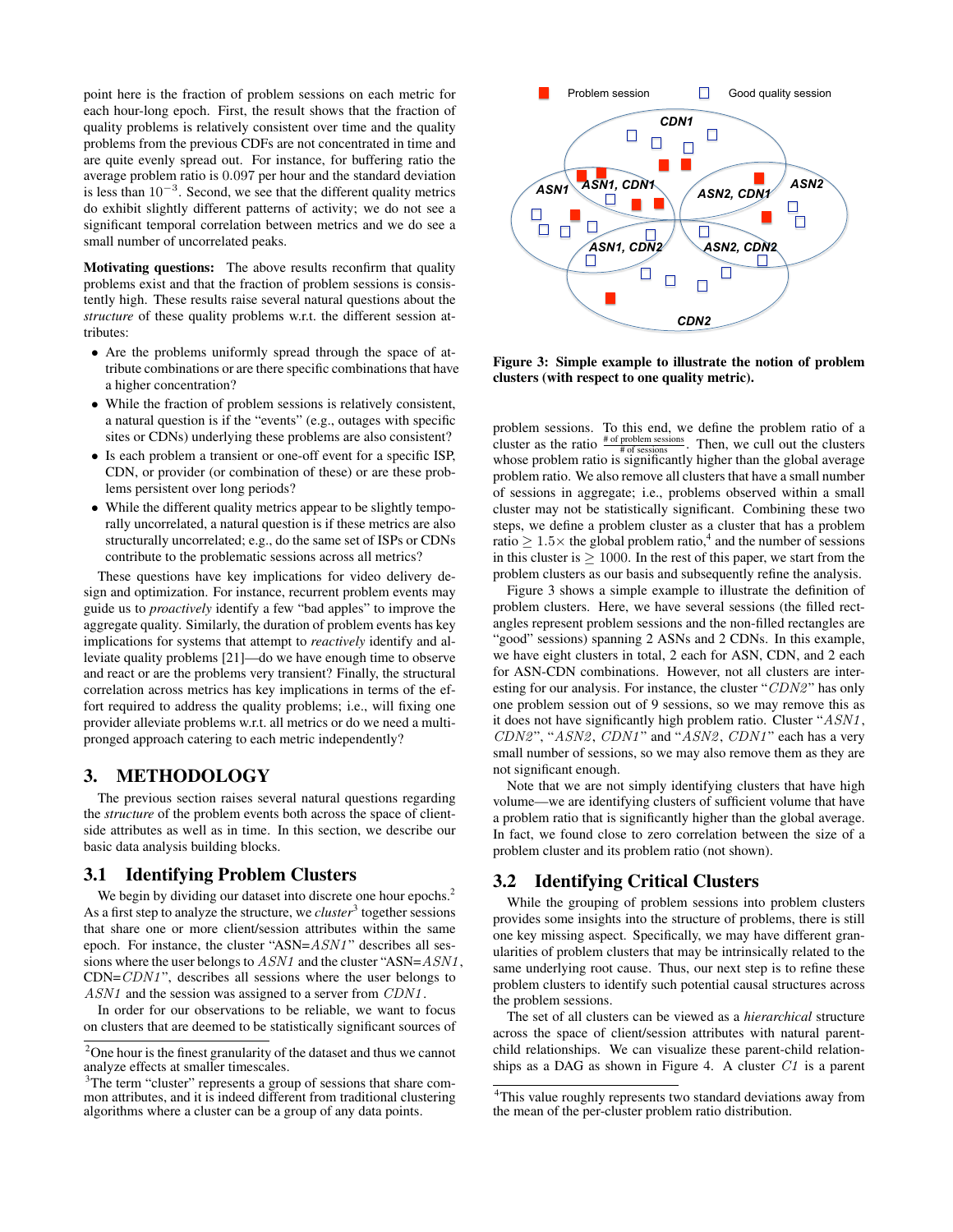of cluster  $C2$ , if the set of attributes defining the cluster  $C1$  is a strict subset of that of  $C2$ . For instance, the cluster " $ASNI$ " is a parent of the more specific clusters "ASN1, CDN1" and "ASN1,  $CDN2$ ". Note that a single cluster may have multiple parents; e.g., " $ASNI$ " and " $CDNI$ " are parents of the cluster " $ASNI$ ,  $CDNI$ ".

Our goal is to identify a small number of *critical clusters* that can potentially explain the occurrences of different problem clusters. In fact, it will be shown later that there is a relative small number of critical clusters that explain the occurrences of most problem clusters (see Table 1). In our example in Figure 4, intuitively we should pick the "CDN1" cluster rather than pick "ASN1, CDN1" and "ASN2, CDN2" clusters separately. Given that we do not have ground truth, critical clusters can serve as starting points for further investigation.

An intuitive criterion for identifying a critical cluster is analogous to the notion of the minimum description length (or Occam's razor) from the machine learning literature. Conceptually, we should pick the most compact description to explain an observation. Building on the above intuition, we can identify a critical cluster as consisting of the minimal set of attributes that when combined together can lead to significantly high problem ratio in its cluster (e.g., a problem cluster) and removing even one attribute from this set will reduce the problem ratio. To this end, we identify critical clusters using a *phase transition* algorithm as follows. For each session, we construct all logical paths in the DAG from the root to the leaf. Then, for each of these paths, we identify the point closest to the root along this path such that every cluster that is a descendant is a problem cluster and once removing it every cluster that is an ancestor is not a problem cluster.

We use Figure 5 to explain the intuition. In this figure, "CDN1,  $ASM1$ " is the critical cluster—every cluster that is a child of this combination is a problem cluster and if we remove the sessions in this combination, the parents " $CDM1$ " and " $ASM1$ " cease to be problem clusters. That is, this combination of attributes represents a key "transition point" in this hierarchy between problem clusters and non-problem clusters.

There are two subtle concerns with this algorithm. First, we may not be able to clearly identify such phase transition points if the data is quite noisy; i.e., we may not be able to attribute problem clusters to a specific critical cluster. Fortunately, as we will in the next section the coverage over problem sessions that appear in problem clusters is quite high. Second, there might be corner cases where we may find two potential phase transitions. This can happen if some of the attributes are themselves correlated; e.g., if a specific Site only uses a single CDN or most of its clients appear from a single ISP. In such low probability events, we equally divide the attribution across both potential critical clusters.

# 4. ANALYSIS OF PROBLEM AND CRITICAL CLUSTERS

In this section, we analyze the properties of the problem clusters and critical clusters. For brevity, we present results from the first week of the dataset in this section noting that the results are consistent across both weeks.

At a high level, we find that: (1) There are a non-trivial number of problem clusters that are *prevalent* (i.e., recurrent problems) and *persistent* (i.e., long lasting); (2) The majority of these problem clusters are covered by a small number of critical clusters—a few potential causes that can explain most of these observations; (3) Most of critical clusters correspond to either the Site, the ASN, or the CDN; and (4) While the critical attributes for different quality



Figure 4: Representing the relationship between clusters using a DAG. The dashed-green boxes show clusters without a high problem ratio and the solid-red boxes identify the problem clusters.



Figure 5: An example to illustrate the phase transition idea for identifying a critical cluster. Intuitively, removing any one attribute from this critical cluster will cease to be a problem cluster and adding any attribute to it will continue to be a problem cluster.

metrics are similar, the specific values of ASN, Site, or CDN that appear as critical clusters varies quite significantly.

#### 4.1 Prevalence and Persistence

Recall that a problem cluster is a group of problem sessions that occur in the same one-hour epoch that has a problem ratio  $> 1.5 \times$ global problem ratio and that has at least  $> 1000$  sessions. That is, we are focusing on statistically significant problem events. Here, we begin by analyzing the temporal *prevalence* and *persistence* of the problem clusters.

We define the *prevalence* of a problem cluster as the fraction of the total number of epochs in which this cluster appears as a problem cluster. Consider the example in Figure 6 with a total of 6 epochs, the prevalence of the cluster "ASN1, CDN1" is  $\frac{4}{6}$  $= 0.67$  and similarly the prevalence of the cluster "CDN2" is  $\frac{5}{6}$  = 0.83. Figure 7 shows the distribution of the prevalence of the problem clusters for the different quality metrics. We see a consistent pattern across all quality metrics that around 10% of the clusters have a prevalence greater than 8% across all metrics. In other words, many of these problem clusters are repeated observations that are recurrent problem events.

We define the *persistence* of a problem cluster in terms of the length of the consecutive occurrences of this cluster as a problem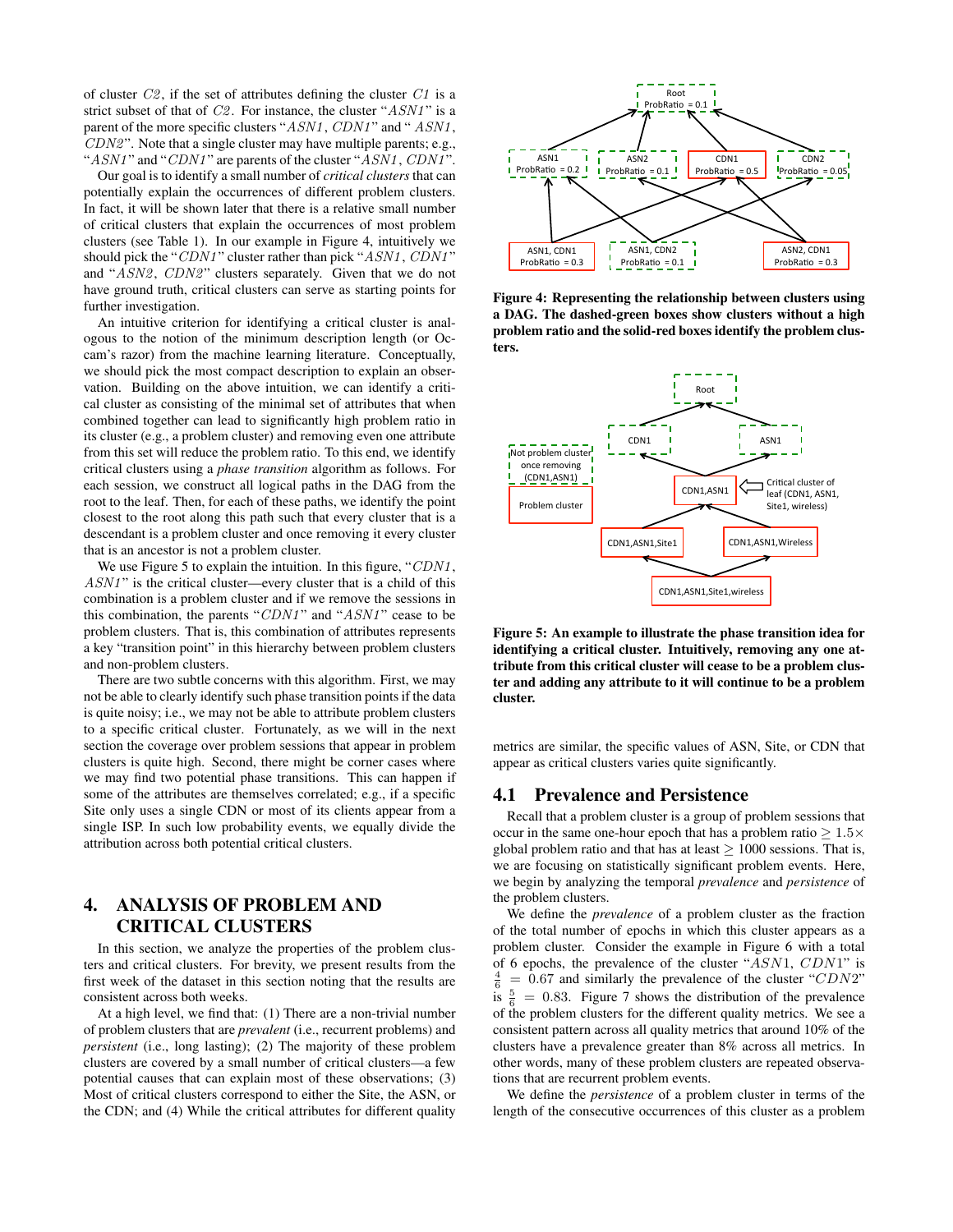|                                                                                                                          |                              |                  |                                |                                           | ASN1, CDN1 <sup>1</sup> ASN1, CDN1 <sup>1</sup> ASN2, CDN1 <sup>1</sup> ASN2, CDN1 <sup>1</sup> ASN1,CDN1 <sup>1</sup> ASN1, CDN1 <sup>1</sup> |
|--------------------------------------------------------------------------------------------------------------------------|------------------------------|------------------|--------------------------------|-------------------------------------------|------------------------------------------------------------------------------------------------------------------------------------------------|
| CDN <sub>2</sub>                                                                                                         | CDN <sub>2</sub>             | CDN <sub>2</sub> | CDN <sub>1</sub>               | CDN <sub>2</sub>                          | CDN <sub>2</sub>                                                                                                                               |
| ASN <sub>1</sub>                                                                                                         | ASN <sub>1</sub>             | ASN <sub>2</sub> | ASN <sub>2</sub>               | ASN <sub>2</sub>                          | ASN <sub>2</sub>                                                                                                                               |
| Epoch1                                                                                                                   | Epoch <sub>2</sub>           | Epoch3           | Epoch4                         | Epoch5                                    | Epoch6                                                                                                                                         |
| ASN1, CDN1 = $4/6$<br>$ASN1 = 2/6$<br>$CDN1 = 1/6$<br>Prevalence<br>$ASN2$ .CDN1 = $2/6$<br>$ASN2 = 4/6$<br>$CDN2 = 5/6$ |                              |                  |                                |                                           |                                                                                                                                                |
| Persistence                                                                                                              | $ASN1 = {2}$<br>$ASN2 = {4}$ |                  | $CDN1 = {1}$<br>$CDN2 = {3,2}$ | $ASN1, CDN1 = {2,2}$<br>$ASN2,CDN1 = {2}$ |                                                                                                                                                |

Figure 6: *Illustrating the notion of prevalence and persistence. For persistence analysis, we group together "events" that appear continuously.*



Figure 7: *Distribution of the prevalence of problem clusters across quality metrics. We find a natural skewed distribution with a few clusters having high prevalence.*

cluster. To this end, we coalesce consecutive occurrences of the cluster into a single logical event that lasts for multiple hours. For each problem cluster, we consider the distribution of the length of these "streaks" and report the *median* and the *maximum* value. For the timeseries in Figure 6, the " $ASN1,CDN1$ " cluster has a median and maximum persistence of 2 while the "ASN2" cluster has a maximum persistence of 4. (In this simple series, the median and max coincide, but more generally they will not.)

Figure 8(a) shows the distribution of the median persistence and Figure 8(b) shows the distribution of the longest persistent event across the problem clusters for the 4 quality metrics. For three of the metrics, more than 60% of the problem clusters have a median duration that last more than 2 hours. Furthermore, we see that more than 1% of clusters have a peak duration that last more than a day!

As we will see later, these observations have key implications for addressing video quality problems. The prevalence analysis suggests that we may be able to alleviate video quality problems by proactively diagnosing the pathological clusters and taking some remedial measures. The persistence analysis suggests that we may also be able to reactively diagnose and alleviate problems events even after they occur because many of these events last several hours.

#### 4.2 Critical cluster analysis



Figure 8: *Inverse CDF of the median and max persistence of problem clusters. Many problem clusters last multiple hours and that a non-trivial number of problem clusters last for tens of hours.*

The previous results showed that there are a non-trivial number of persistent/prevalent problem clusters that last for several hours . As we discussed earlier, multiple problem clusters may be implicitly related by a single root cause as we saw in Figure 4. To this end, we focus next on the critical clusters using the algorithm described in Section 3. Recall that every critical clusters is also a problem cluster; i.e., it has a sufficiently high problem ratio and it has a significant number of sessions. The motivation to focus on a few critical cluster rather than all problem clusters is the observation (as shown shortly) that a small fraction of problem clusters cover most of the problem sessions.

Figure 9 shows the number of problem clusters relative to the number of critical clusters in the case of the Join Time metric. We see that number of critical clusters is almost  $50\times$  lower than the number of problem clusters suggesting that there are indeed a small number of events that might have "caused" most problems. One natural question is whether the critical clusters *cover* most of the problem sessions. Table 1 summarizes the mean coverage and reduction of the critical clusters for the four quality metrics and in all cases, we see that the number of critical clusters is only 2-3% of the number of problem clusters (i.e.,  $50 \times$  fewer), but they manage to cover 44–84% of the problem sessions. As a point of reference, we also show the coverage of the problem clusters; i.e., not all ses-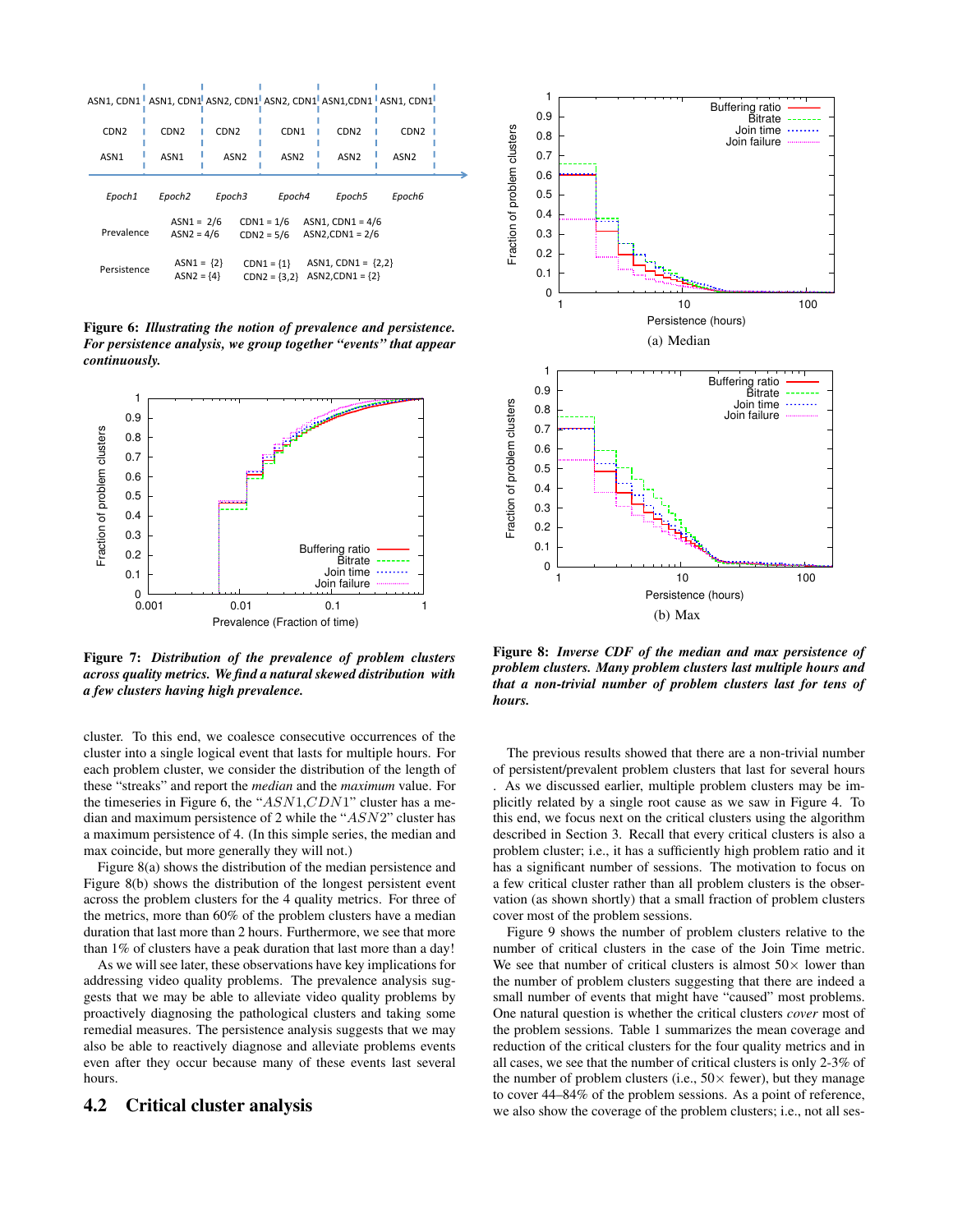

Figure 9: *The number of critical clusters is significantly smaller than the number of problem clusters. The timeseries shown here is for the join time; we see similar results for the other quality metrics too.*

| Metric          | Mean<br>problem<br>clusters | Mean criti-<br>cal clusters | Mean<br>problem<br>cluster<br>coverage | Mean crit-<br>ical cluster<br>coverage |
|-----------------|-----------------------------|-----------------------------|----------------------------------------|----------------------------------------|
| <b>BufRatio</b> | 10433                       | 286(2%)                     | 0.8                                    | 0.66(82%)                              |
| JoinTime        | 9953                        | 247(2%)                     | 0.86                                   | 0.83(96%)                              |
| JoinFailure     | 9620                        | 302(3%)                     | 0.87                                   | $0.84(96\%)$                           |
| <b>Bitrate</b>  | 9437                        | 287 (3%)                    | 0.57                                   | 0.44(77%)                              |

Table 1: *Reduction via focusing only on critical clusters and the effective coverage of the critical clusters.*

sions are part of a problem cluster as they may be part of small clusters or clusters with very small problem ratio. We see that the critical clusters cover almost all problem sessions that are part of some problem cluster; i.e., many of the coverage gaps are really due to problem sessions that belong to a statistically insignificant cluster (i.e., either with too few sessions or with too few problem sessions).

We also repeated the prevalence and persistence analysis for the critical clusters and find similar patters of skewed distribution and a few pathological cases that span several hours. We do not show these for brevity.

#### 4.3 Types of Critical Clusters

Next, we analyze the structure of the critical clusters for the different quality metrics. First, we analyze the types of client/session attribute combinations that appear frequently in the critical clusters. Then, we analyze if the different metrics are correlated in the critical clusters. Finally, we highlight some interesting observations and some hypothesis to explain the most prevalent critical clusters.

Types of clusters: Figure 10 shows a breakdown of the types of critical clusters for different quality metrics. We aggregate critical clusters into the different attribute dimension(s) they represent. For instance, if we see a critical cluster for CDN1 and CDN2, we count these toward the CDN contribution in the pie chart. Some problem sessions may remain unaccounted for in this breakdown for two reasons: (a) they are not part of a significant enough problem cluster or (b) our algorithm did not assign a critical cluster for a problem cluster. This mirrors the coverage observation we saw earlier in Figure 9 and Table 1. In almost all cases, most of the unaccounted for sessions fall outside any problem cluster; i.e., this is not due to the critical cluster detection algorithm. The result shows that the most dominant category of critical clusters actually corresponds to a *content provider* (labeled as "Site"). We also see that CDN, ASN, and ConnectionType are also prominent types of critical clusters across all quality metrics. This suggests that most

|      |       |                     | BufRatio   BufRatio   BufRatio   Bitrate   Bitrate   JoinTime                                                                                                                                                                                                                      |               |                    |
|------|-------|---------------------|------------------------------------------------------------------------------------------------------------------------------------------------------------------------------------------------------------------------------------------------------------------------------------|---------------|--------------------|
|      |       |                     | vs. Bi-<br>Time<br>Time<br>Failure<br>Failure<br>Time<br>Failure<br>Failure<br>Failure<br>Failure<br>Failure<br>Failure<br>Time<br>Failure<br>Failure<br>Failure<br>Failure<br>Failure<br>Failure<br>Failure<br>Failure<br>Failure<br>Failure<br>Failure<br>Failure<br>Failure<br> |               |                    |
| 0.07 | 10.23 | $\mid 0.13 \rangle$ | $\vert$ 0.08                                                                                                                                                                                                                                                                       | $\sqrt{0.01}$ | $\vert 0.09 \vert$ |

Table 2: *Average Jaccard similarity index between the top 100 critical clusters for the different metrics. We see that most metrics are relatively uncorrelated, possibly because the critical attributes are very different.*

quality issues are potentially caused by server-side (Site or CDN) or client-side (ASN, ConnectionType) problems rather than a combination (which indicates a bad path between client and server) or other attributes.

Overlap across metrics: We saw in the previous graph that the types of critical clusters that contribute the most problem sessions are very similar across different quality metrics. Note, however, that this does not necessarily mean that the actual set of critical clusters are identical. In other words, a different set of CDNs or Sites may be responsible for problems across buffering ratio and join time. To analyze this, we compute the *Jaccard similarity* index between the top-100 in terms of the total number of problem sessions covered critical clusters for the different metrics. (The Jaccard similarity measure for two sets A and B is  $\frac{|A \cap B|}{|A \cup B|}$ .) We find that the overlap between the different metrics is only around 23% in the best case (buffering ratio and join time) and in the worst case is only around 1% (between bitrate and join failure). We manually analyzed the specific clusters and we found that the actual set of Site, CDN, and ASN critical clusters are indeed very different.

Understanding most prevalent critical clusters: In order to illustrate the causes for the problem, we consider the critical clusters with a prevalence higher than 60% for the different quality metrics. For clarity of presentation, we only consider the critical clusters whose attributes fall in one of the following categories: ASN, CDN, Site, and ConnectionType as our previous breakdown shows these as the most dominant attributes. We present this analysis with two disclaimers. First, due to the sensitive nature of this data, we do not present the names of the actual providers, but focus on their characteristics. Second, this involves a fair amount of manual analysis and domain knowledge. As such, we intend this result to be illustrative (and somewhat speculative) rather than attempt to be conclusive. This said, we still believe that the high-level insights are still useful to inform future video delivery architectures.

Table 3 presents some of the anecdotal examples we observed. The empty cells simply indicate that there were no critical clusters in this category with a prevalence higher than 60%. We see a few interesting patterns here. In terms of buffering ratio, we see that the top ASNs are typically in Asia, and the content providers that had issues typically only had a single bitrate of content. The CDNs with buffering/join time problems are also typically "in-house" CDNs run by the Site itself; i.e., not a third-party CDN like Akamai or Limelight. We also see that wireless connections and wireless ISPs appear in the buffering and bitrate cells respectively, which is somewhat expected.

One interesting artifact we uncovered in the case of join time was that these were mostly ASNs in China accessing content from Chinese CDNs but there were third-party player modules loaded from US providers that led to higher join times. Another curious observation is that all the Sites with significant join failures tended to use the same global CDN. However, the CDN in aggregate does not have a significant presence in terms of failures, except in the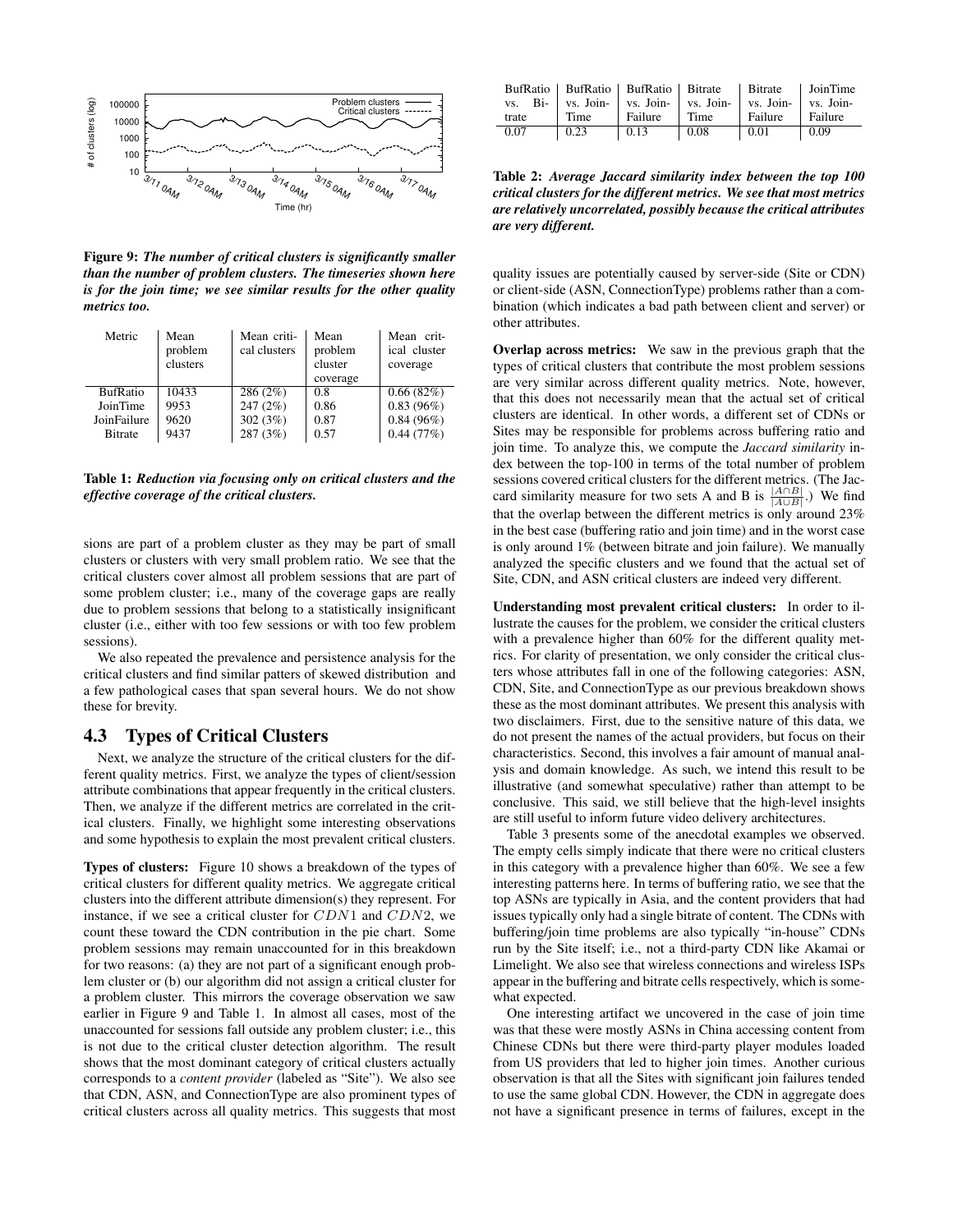

Figure 10: *Analyzing the structure of the critical clusters: The result show a breakdown of the total number of sessions attributed to a specific type of critical cluster. Note that there may be multiple values of these attributes; i.e., there can be many Sites and many CDNs contributing to the Site and CDN sector.*

|                 | ASN               | <b>CDN</b>       | <b>Site</b>      | ConnType     |
|-----------------|-------------------|------------------|------------------|--------------|
| <b>BufRatio</b> | <b>Asian ISPs</b> | In-house,        | Single bitrate   | Mobile wire- |
|                 |                   | single bitrate   |                  | less         |
| JoinTime        | Chinese ISPs      | In-house         | High bitrates    |              |
|                 | accessing         | <b>CDNs</b>      |                  |              |
|                 | CDNs -<br>in      | <b>UGC</b><br>of |                  |              |
|                 | China,<br>but     | providers        |                  |              |
|                 | player loads      |                  |                  |              |
|                 | modules           |                  |                  |              |
|                 | US.<br>from       |                  |                  |              |
|                 | <b>CDN</b>        |                  |                  |              |
| JoinFailure     |                   | Same set as      | Same<br>$sin-$   |              |
|                 |                   | buffering ra-    | global<br>gle    |              |
|                 |                   | tio              | CDN, maybe       |              |
|                 |                   |                  | low priority     |              |
|                 |                   |                  | providers        |              |
| <b>Bitrate</b>  | Wireless          |                  | <b>UGC Sites</b> |              |
|                 | provider          |                  |                  |              |

Table 3: *Analysis of the most prevalent critical clusters. A empty cell implies that we found no interesting cluster in this combination.*

case of these Sites.<sup>5</sup> We speculate that these, presumably low-end, providers may have lower priority service and could have potentially benefited from using multiple CDNs.

#### 4.4 Summary of main observations

Our key observations from the analysis of problem clusters and critical clusters are:

- There is a distinct skewed distribution in the prevalence; around 8-12% of the problem clusters appear more than 10% of the time.
- There is also a skewed distribution in the persistence; more than 20% of problem clusters have a median duration greater than 2 hours and 1% of clusters have a peak duration lasting more than 1 day.
- We find that a small number of critical clusters  $(2-3\%$  of the number of problem clusters) can account for 44-84% of all problem sessions.
- While the set of attribute combinations in the critical clusters that cover the most number of problem sessions is very similar across the quality metrics (i.e., Site, CDN, ASN), the actual values of these attributes is very different (with a max overlap of 23%).
- We see a few expected patterns such as Asian and wireless ISPs appearing as most prevalent critical clusters. We see some unexpected patterns that can be easily alleviated (e.g., the player modules loaded remotely for Chinese users) and Sites that could benefit from standard strategies such as using more fine-grained bitrates or using multiple CDNs.

#### 5. WHAT-IF IMPROVEMENT ANALYSIS

In the previous section, we observed that a small number of critical clusters can potentially explain most common video quality problems and that many of these problems are both persistent and prevalent. These observations seem to suggest that focusing on these few critical clusters can yield quite significant improvements. In this section, we run a series of *what-if* analyses to estimate the

<sup>5</sup>These Sites used a single CDN; recall that our critical cluster algorithm will prefer more compact descriptions and thus attributes these problems to the Site rather than the single Site-CDN combination.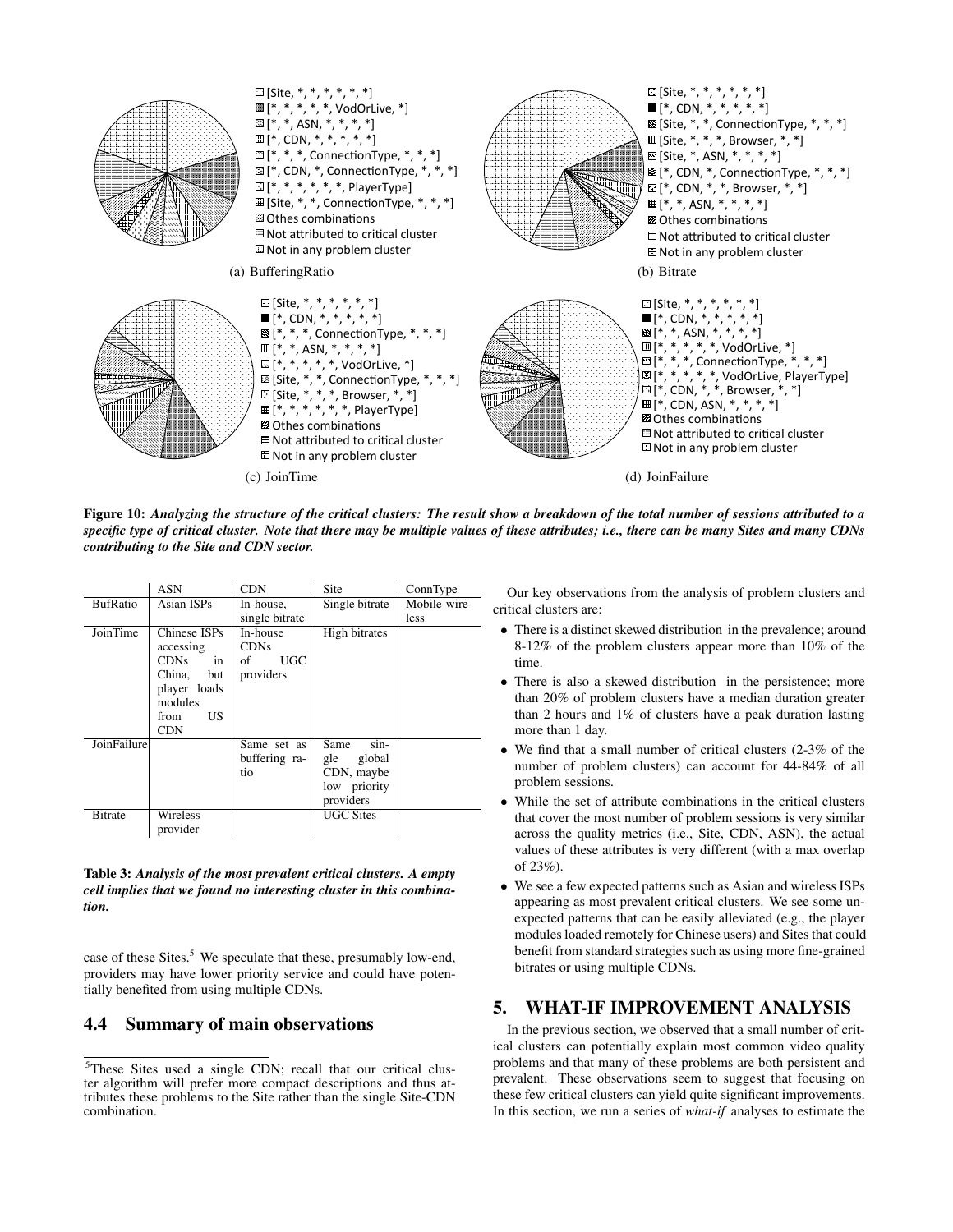

Figure 11: *Overall improvement by fixing the top-k critical clusters ranked in order prevalence, persistence, and coverage of attributed volume for the four quality metrics. Across the metrics we see a manifestation of the Pareto rule where 1% of the top-k clusters can alleviate up to 60% of the potential problems.*

potential improvement in video quality if we focus our efforts on some of these key clusters. Our goal in this section is not to evaluate a specific deployment strategy for alleviation; e.g., through multiple CDNs or better initial bitrate selection or better bitrate adaptation algorithms. Rather, we want to evaluate the potential for improvement and quantify the number of sessions amenable to simple strategies rather than an observed/actual improvement. We cannot conclusively say that a) the specific sessions we consider are actually fixable or b) fixing them incurs zero/low cost or that c) we have a prescriptive strategy for the specific "principals" such as ISP or Site or CDN.

Methodology: At a high-level, we consider two key dimensions that together define the what-if analyses:

1. What *types* of critical clusters?

For instance, should we focus on prevalent vs. persistent clusters or clusters that cover the most sessions? Should we focus only a few key attributes such as Site or ASN or should we consider a broader approach? Finally, how *many* of these critical clusters should we select; e.g., what is the marginal utility of the top-10% clusters vs. the top-1% clusters?

2. Do we use a *proactive* or *reactive* approach?

A proactive approach would involve offline analysis to identify the clusters and address the problems before new problems can occur. A reactive approach waits for problem incidents to occur and then considers temporarily alleviating the problems (e.g., [21]).

Once we identify the *candidate* critical clusters along these axes, we evaluate the impact of logically "fixing" problem sessions. First, we identify the epochs in which this candidate cluster was flagged as a critical cluster. Then, we evaluate a scenario in which the problem ratio for the clusters attributed to this critical cluster can be reduced to global observed average problem ratio across all clusters. Intuitively, this conversion to the global average is simulating the fact that there are likely to be some background effects due to which some baseline number problem sessions are unavoidable. Thus, the best we can do is roughly to reduce the problem ratio of the given critical cluster to the global average.

#### 5.1 Type of clusters to select

We begin by analyzing the types of critical clusters we want to select and consider three natural approaches by selecting the top-k critical clusters in terms of: (1) prevalence, (2) persistence, and (3) coverage in terms of number of problem sessions attributed to it.

In Figure 11, we see a consistent pattern across all three approaches. First, we see a manifestation of the Pareto rule, with the top few clusters account for a significant fraction of all problem sessions; e.g., in the case of Join failure and coverage combination (Figure 11(c)), the top 1% can account for almost  $60\%$  of all problem sessions. Second, we see that the relative benefit for different metrics are slightly different, with join failure and join time showing significantly higher potential improvement rates compared to buffering ratio and bitrate. In these results, the maximum possible values do not reach 1 on the y-axis; this is because even choosing all critical clusters will not cover all problem sessions as we already saw Table 1.

We also see that choosing the top-k critical clusters in terms of problem session coverage yields significantly more improvement than the persistence or prevalence based selection. In some sense, this is not surprising as the persistence and prevalence rankings are volume agnostic; they simply look at the number of epochs in which the critical clusters appear. That said, the critical clusters with the highest coverage may also have a large volume of traffic and thus incur a higher cost (e.g., potential upgrades or disruption to users). We revisit this aspect in the next section.



Figure 12: *Comparison between heuristic selection of critical clusters using on specific attributes vs. broader approaches that consider more attribute combinations.*

One natural question, building on the breakdown in Figure 10, could be that focusing on only one of the attributes can itself yield most of the benefit. To analyze this, we compare the effect of picking the top-k critical clusters but focusing only on specific attributes such as CDN, ASN, or Site in Figure 12. (The x-axis here is normalized by the total number of critical clusters; thus, attributes that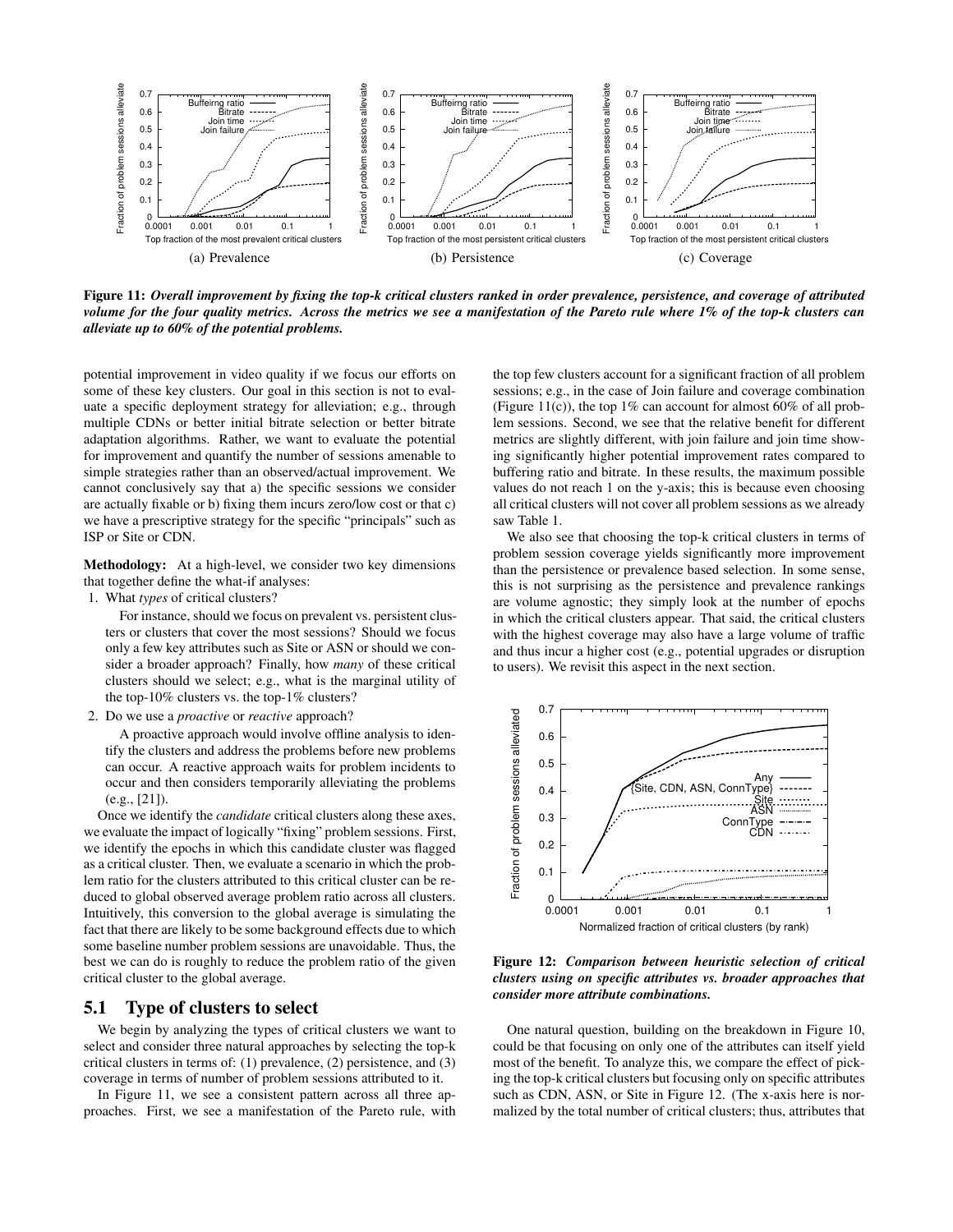only have a few distinct values such as CDN do not appear throughout the x-axis.) For clarity, we only consider the join failure and the top-k clusters in terms of the coverage criterion. We see that focusing on any one attribute alone cannot provide significant improvements compared to considering all types of critical clusters (marked as "any" in the graph). We do, however, see that considering the union of the top-4 attributes does provide comparable improvement.

#### 5.2 Proactive history-based approaches

| Metric          | Intra-week |           | Inter-week   |           |
|-----------------|------------|-----------|--------------|-----------|
|                 | <b>New</b> | Potential | <b>New</b>   | Potential |
| <b>BufRatio</b> | 0.35(71%)  | 0.49      | $0.19(61\%)$ | 0.31      |
| <b>Bitrate</b>  | 0.13(68%)  | 0.19      | 0.09(64%)    | 0.14      |
| JoinTime        | 0.47(84%)  | 0.56      | 0.42(85%)    | 0.49      |
| JoinFailure     | 0.68(85%)  | 0.8       | 0.54(86%)    | 0.63      |

Table 4: *Trace-driven simulation of a proactive alleviation strategy. Here, we identify the top 1% critical clusters observed in offline data, simulate the effect of reducing the problem ratio for these clusters ("New") in the future epochs, and compare it with the effect of reducing the problem ratio for 1% critical clusters of the future epochs ("Potential"). Percentage in the bracket shows how close to the potential improvement the proactive alleviation strategy is.*

The previous result considers an "oracle" setting where we alleviate the critical clusters after-the-fact. Next, we consider a *proactive* alleviation strategy where we use offline analysis based on historical data to identify the key critical clusters. Then, we consider the potential improvement in the future epochs assuming that these few critical clusters have improved performance. As before, we assume that the problem ratio for the problem clusters attributed to these chosen critical clusters are reduced to the global average for the epoch.

We consider two settings here. In the first *intra-week* setting, we identify the top 1% critical clusters (by coverage) using the first 4 days of the first week trace, and test the improvement on the remaining three days. In the second *inter-week* setting, we use the first week to identify the top 1% critical clusters and analyze the improvement in the second week. Table 4 shows the mean problem ratio for the intra-week and inter-week simulation. As a point of reference, we also show the upper bound if we did the "oracle" simulation from the earlier experiment where we identify the top 1% critical clusters in each epoch and fix them; i.e., using after-the-fact analysis rather than history. We see that even using historical measurement data can yield close-to-optimal (70–85%) benefits across the four metrics.

#### 5.3 Reactive approaches

Next, we consider a setting where we detect and *react* to problem incidents *after* they occur. Conceptually, this approach focuses on the persistent events by detecting them after the first hour in which it appears as a critical cluster and then using some remedial action(s) to reduce the problem ratio for the remaining duration of the event to the global average problem ratio. Again, our goal is not to focus on the specific type of remedial action such as reducing bitrates or switching CDNs [21]. Rather, we want to highlight the potential for improvement in the spirit of the previous analysis.

Figure 13 shows a trace-driven simulation of this reactive approach in the case of the join failure metric. The result shows that even a reactive strategy that takes 1 hour to detect a problem and then attempts to remedy it, can still reduce the overall problem ratio



Figure 13: *Improvement with a reactive approach for the join failure. We see that even reactive approaches can yield significant improvement. "Not in critical clusters" refers to those sessions cannot be associated with any critical cluster and thus cannot be alleviated by fixing critical clusters. They are more likely to be "random" problems.*

|                 | <b>New</b>                                                      | Potential |
|-----------------|-----------------------------------------------------------------|-----------|
| <b>BufRatio</b> |                                                                 | 0.45      |
| <b>Bitrate</b>  | $\begin{array}{c} 0.43 \; (95\%) \\ 0.12 \; (70\%) \end{array}$ | 0.17      |
| JoinTime        | 0.48(78%)                                                       | 0.61      |
| JoinFailure     | 0.51(81%)                                                       | 0.63      |

Table 5: *The average improvement with a reactive approach for different quality metrics.*

by 50%. We summarize the mean improvements for the remaining metric in Table 5, and find consistent trends across all quality metrics.

## 5.4 Summary of main observations

There are three main takeaways from our what-if analysis:

- We see that even just selecting the top  $1\%$  of critical clusters (in terms of coverage) can yield a potential improvement of 15- 55% across the quality metrics.
- Proactively alleviating the dominant critical clusters observed in history can also yield close-to-optimal improvement (60– 85% of the upperbound) in the future.
- Even a simple reactive strategy of waiting for critical clusters to emerge after 1 hour and taking remedial actions to address these critical clusters can reduce up to 51% of problem sessions.

#### 6. DISCUSSION

While our work provides several insights into the structure of Internet video quality problems, we acknowledge that this is only a first step. Here, we identify some potential limitations and suggest some directions to extend our analysis.

Cost of remedial measures: Our improvement analysis does not capture the costs that might be incurred to logically "fix" a particular critical cluster; e.g., does it need infrastructure upgrades or contracting new CDN service or using multiple CDNs or multiple bitrates. It will be interesting to also consider a natural cost-benefit analysis that considers the complexity of upgrading or taking remedial actions for each critical cluster. A more comprehensive solution will involve an automated system that identifies the bottleneck as well as provides remedial actions.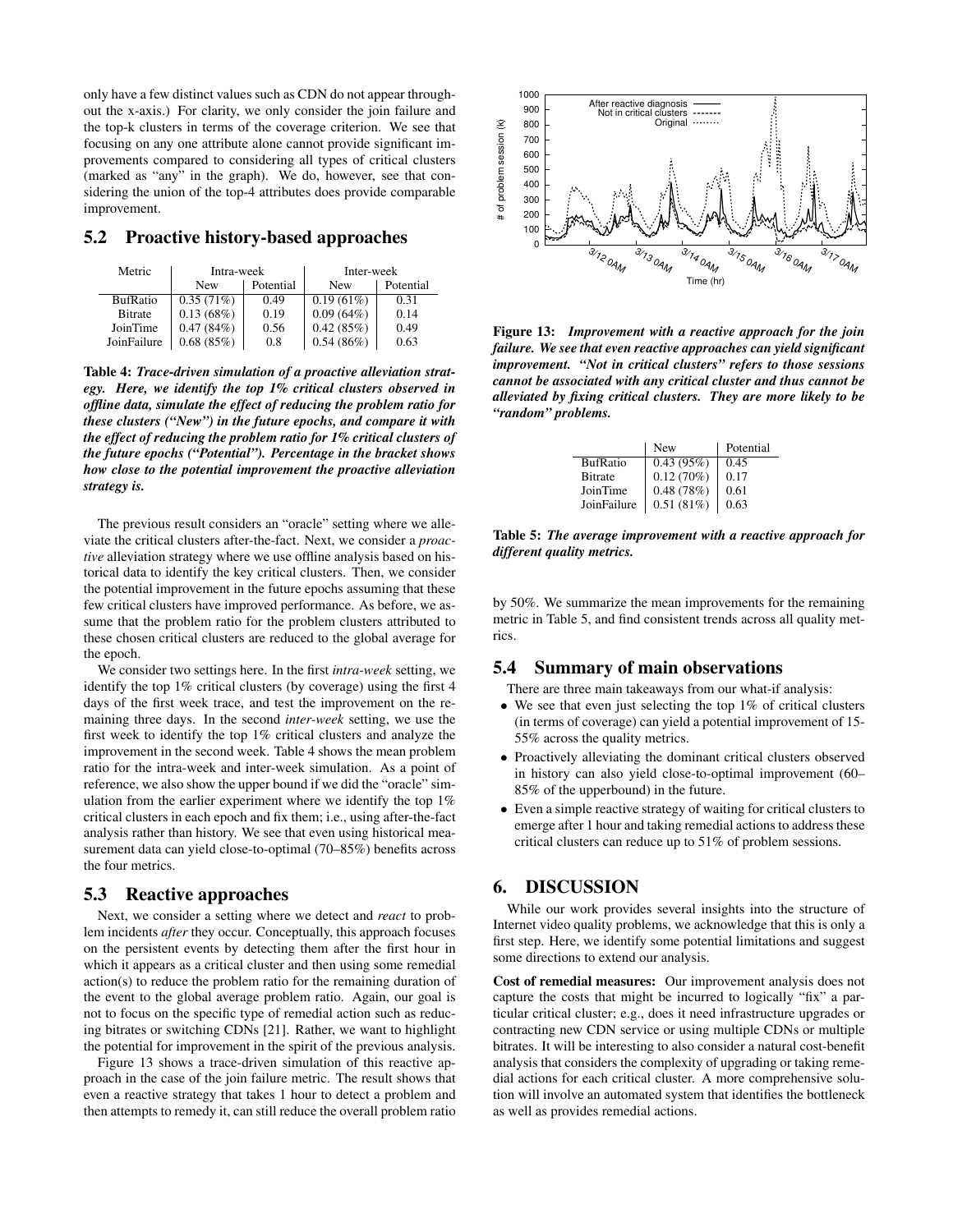Hidden attributes: There might be hidden attributes associated with each viewing session on two fronts: (1) the attribute may be measurable but implicit (e.g., we found many ASNs in non-US regions, so it is natural to consider geography as an additional attribute) and (2) the attribute may not be immediately measurable (e.g., does a particular ASN use rate limiting or excessive buffers in switches). That said, the analysis techniques we use is quite general and can be repeated when more client attributes are available.

More diagnostic capabilities: In our current framework, we largely rely on domain knowledge and manual diagnosis to *explain* the phenomena we observe (as seen in Section 4.3). Furthermore, we currently consider a static setting where the set of attributes and problem sessions are given as input. One natural extension to this framework if we can trigger more fine-grained measurements (possibly from third-party sources) when we observe a specific critical cluster. For instance, if we observe a specific CDN having quality issues, then we may request server load statistics from that CDN. Similarly, if a specific combination of ASN-CDN has quality issues, then we may need deployment maps for that CDN near that ASN to diagnose problems. We leave this for future work.

#### 7. RELATED WORK

We briefly highlight some of the key related work to place our work in context.

Impact of quality on users: Dobrian et al. showed that the buffering percentage is the most critical metric [13]. More recent studies demonstrate a more causal relationship between quality and engagement [19] and also identify specific externalities (e.g., mobile device) that impact the relationship between quality and engagement [9]. These efforts focus on the impact of quality on engagement and do not analyze why and where these quality problems occur.

Improving video quality: This includes the work on identifying problems existing in client-adaptation algorithms (e.g., [8]), interactions with TCP control loops (e.g., [15, 14]), and techniques to improve bitrate adaptation (e.g., [7, 17]). Other efforts have demonstrated inefficiencies in CDN and server selection strategies [27, 4]. Recent work has suggested cross-CDN optimizations to improve video quality [21, 20]. Each of these efforts focuses on particular aspect of the video delivery ecosystem. Our work takes a broader view of the entire ecosystem. Our findings can inform the design of these optimizations and further suggests simpler strategies that can alleviate a significant number of potential problems.

Other video measurements: There is a large literature in understanding content popularity and access patterns (e.g., [11][24]), flash crowds during highly popular events (e.g., [28]), and their implications for CDN and caching designs. Our focus is not on the popularity or caching implications but on understanding the structure of quality problems.

Video streaming bottlenecks: Mahimkar et al. characterize performance problems in a large scale IPTV network [22] and Wu et al. have analyzed performance problems in a P2P live streaming system [10]. While our work follows in this spirit, our work differs in two aspects. First, our vantage point gives us a unique opportunity to study multiple content providers rather than focus on inefficiencies in one specific provider. Second, we focus on web-based Internet video which is the dominant fraction of video traffic rather than IPTV or P2P deployments.

Network performance variability: Past measurement studies have shown that the network performance can be quite variable (e.g., [18, 6, 23]). Recent work on crowdsourcing focuses on network performance bottlenecks [26, 12]. Our specific focus in this work is not

on identifying network bottlenecks. That said, a natural direction of future work is to integrate such bottleneck detection techniques for deeper diagnosis.

Clustering algorithms: The problem of detecting critical clusters is conceptually similar to detecting hierarchical heavy hitters (HHH) [29, 22]. The goal with HHH is to detect all clusters that contribute a significantly high fraction to the total volume even after removing all of its descendants already marked as a HHH cluster. While we also seek to identify common patterns in multidimensional data, there is a key difference. The critical cluster generation step is not a simple volume counting application; we want to attribute problems to one specific parent cluster. Thus, HHH approaches are not directly applicable.

## 8. CONCLUSIONS

The growth of Internet video and the role that video quality plays in user engagement (and thus revenues) has sparked a renewed interest in redesigning various aspects of the content delivery ecosystem ranging from video players, CDNs, multi-CDN optimizations, and global control planes. While these efforts are valuable, what is critically lacking today is a broad spectrum understanding of the nature of video quality problems as they occur in the wild. In some sense, the trajectory of these efforts, including our own prior work in this space, has been somewhat backwards—as a community we have proposed solutions without necessarily understanding if they are necessary or why they provide improvements.

This paper was an initial attempt to bridge this gap. We find, perhaps surprisingly, that a small number of potential problem causes can account for a large number of problem sessions. Furthermore, these problem causes are amenable to simple solutions, either via using offline traces to identify the sources of these problems or by reacting only to long-lasting outages. We believe that these observations bodes well for the Internet video ecosystem going forward as many of the aforementioned efforts to improve video quality could be simplified to achieve the same benefits.

## Acknowledgments

We thank our shepherd Fabián E. Bustamante and the anonymous reviewers for their feedback. This research was supported in part by the National Science Foundation under awards CNS-1040757, CNS-1040800, and CNS-1040801.

## 9. REFERENCES

- [1] Driving Engagement for Online Video. http://events.digitallyspeaking.com/ akamai/mddec10/post.html?hash= ZDlBSGhsMXBidnJ3RXNWSW5mSE1HZz09.
- [2] Quova. http://developer.quova.com/.
- [3] A. Bouch, A. Kuchinsky, and N. Bhatti. Quality is in the Eye of the Beholder: Meeting Users' Requirements for Internet Quality of Service. In *Proc. CHI*, 2000.
- [4] V. K. Adhikari, Y. Chen, S. Jain, and Z.-L. Zhang. Where Do You 'Tube'? Uncovering YouTube Server Selection Strategy. In *Proc. IEEE ICCCN*, 2011.
- [5] V. K. Adhikari, Y. Guo, F. Hao, V. Hilt, , and Z.-L. Zhang. A Tale of Three CDNs: An Active Measurement Study of Hulu and Its CDNs. In *Proc. IEEE Global Internet Symposium*, 2012.
- [6] A. Akella, S. Seshan, and A. Shaikh. An empirical evaluation of wide-area internet bottlenecks. In *Proc. Internet Measurement Comference*, 2003.